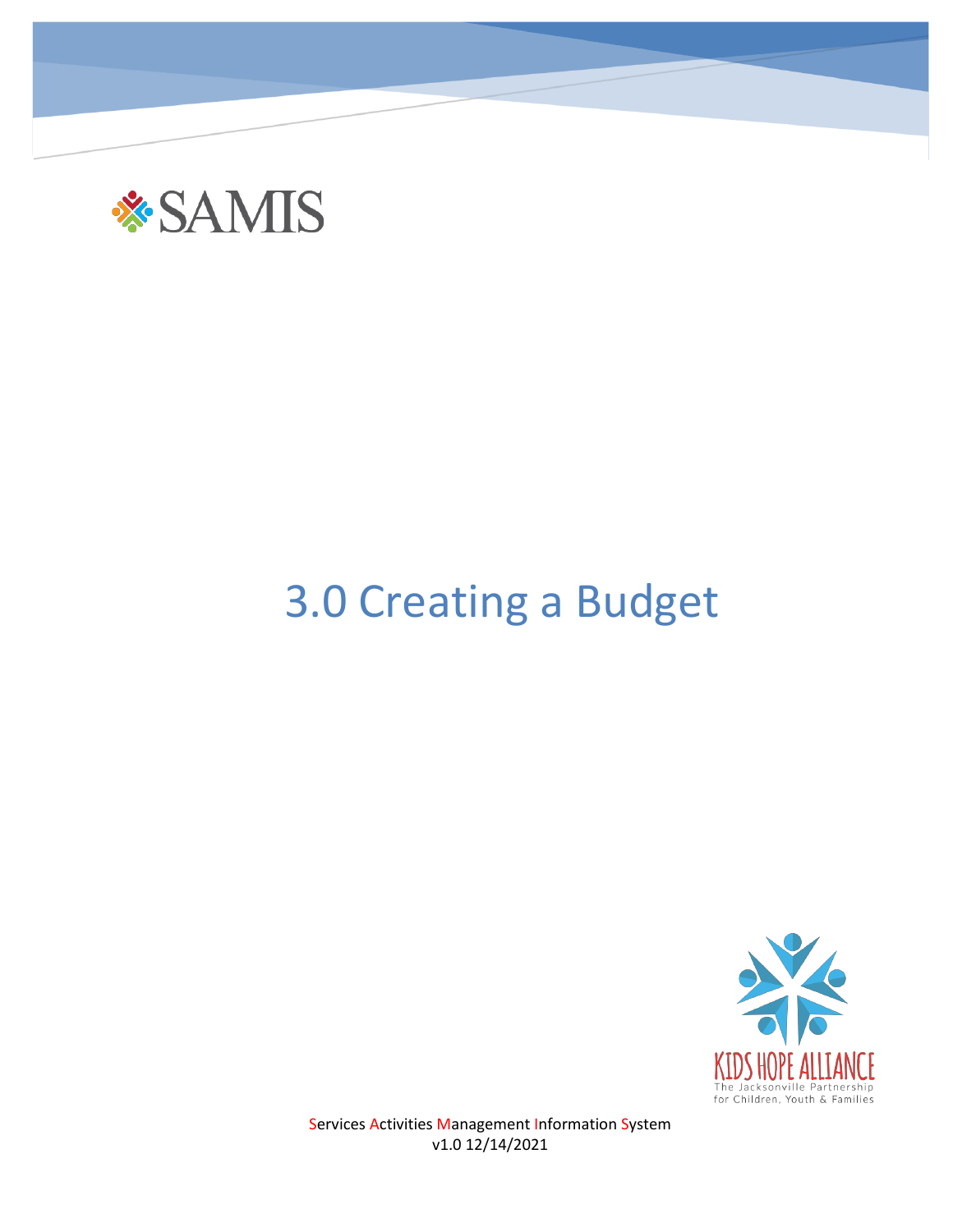

## **Creating a Budget**

1. Navigate to the **FISCAL** side of the SAMIS website.



2. Hover over **FISCAL DOCUMENTS** on the sub-menu.

**FISCAL DOCUMENTS** 

3. Scroll down and click **New Fiscal Document**.



4. A new page will load, choose your **Fiscal Period** and **Agency/Program**.

| Fiscal Period *    | <b>Select Fiscal Period</b> |  |
|--------------------|-----------------------------|--|
| Agency/Program * 0 | <b>Select Program</b>       |  |

5. A blank budget will be generated that will contain your budget summary. Click on the salary line items (noted in blue) and input the amounts agreed upon in your contract.

| <b>SALARY ACCOUNTS</b> |                                   | Position #10694: CEO     |
|------------------------|-----------------------------------|--------------------------|
| Account #              | Title                             | <b>Staff</b>             |
| 569120                 | <b>Regular Salaries and Wages</b> | <b>Expected Hrs/Week</b> |
| 569210                 | <b>FICA</b>                       | % Time In Program        |
| 569220                 | <b>Retirement Contributions</b>   | Weeks Funded *           |
| 569230                 | Life and Health Insurance         | <b>Note</b>              |
| 569240                 | <b>Workers Compensation</b>       |                          |
| 569250                 | Unemployment Compensation         |                          |

| Account                           | Gross Salary<br>& Wages | Program<br>Allocation | CSC<br>Allocation |  |
|-----------------------------------|-------------------------|-----------------------|-------------------|--|
| <b>Regular Salaries and Wages</b> | 0.00                    | 0.00                  | 0.00              |  |
| FICA (7.65%)                      | 0.00                    | 0.00                  | 0.00              |  |
| <b>Retirement Contributions</b>   | 0.00                    | 0.00                  | 0.00              |  |
| Life and Health Insurance         | 0.00                    | 0.00                  | 0.00              |  |
| <b>Workers Compensation</b>       | 0.00                    | 0.00                  | 0.00              |  |
| <b>Unemployment Compensation</b>  | 0.00                    | 0.00                  | 0.00              |  |
| <b>Total Fringe</b>               | \$0.00                  | \$0.00                | \$0.00            |  |

Services Activities Management Information System v1.0 12/14/2021